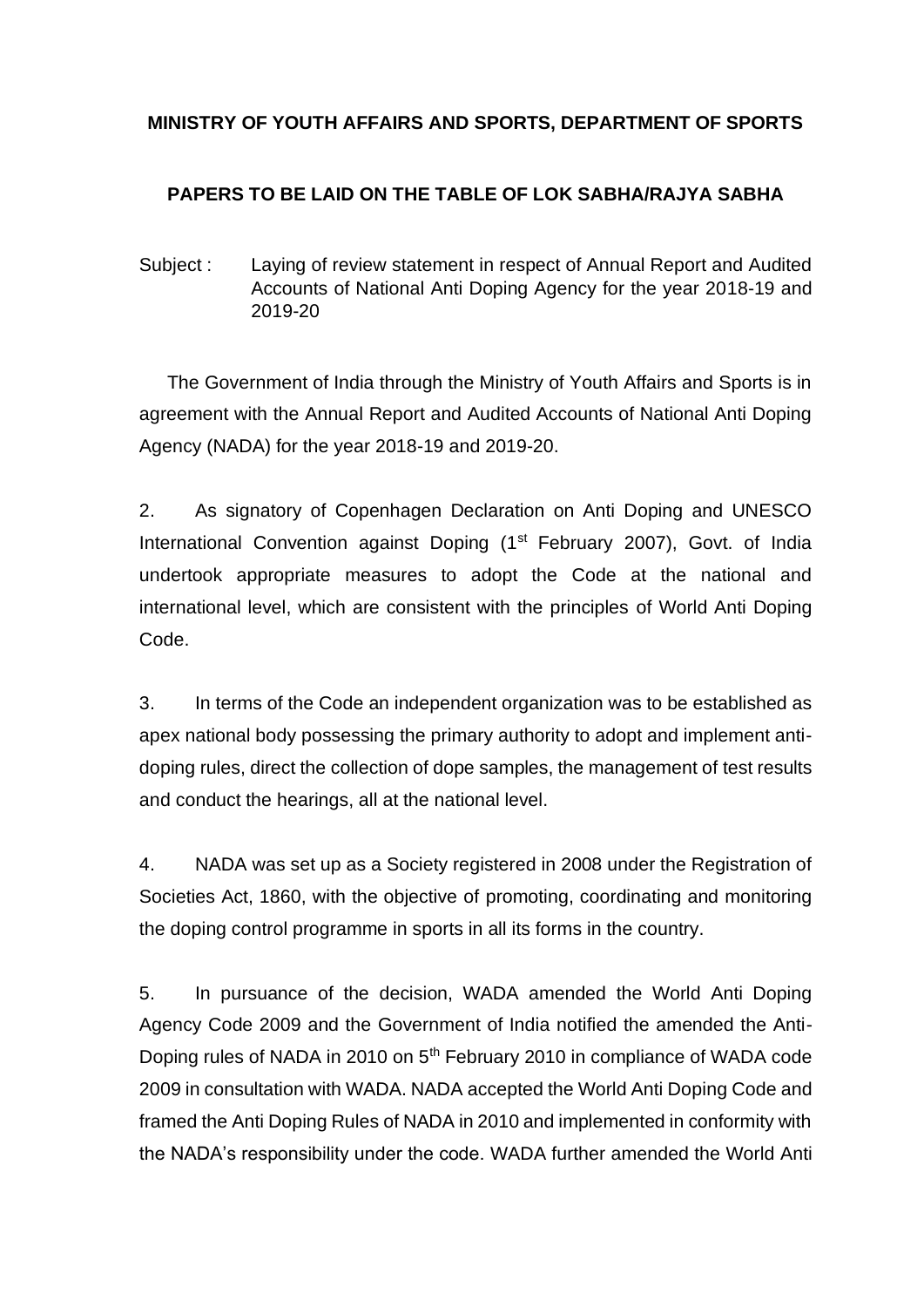Doping Code 2015, to which NADA had implemented the same w.e.f 01.01.2015. These rules have been further amended as per WADA Code 2021 and apply to the whole of India and have come into operation with effect from 1st January 2021.

6. The management and the affairs of NADA vest with the Governing Body comprising of Union Minister for Youth Affairs & Sports as Chairman, Secretary (Sports), as Vice-Chairman with 5 Members experts from outside and the Director General of NADA as Member Secretary.

7. NADA functions from its Headquarters based at Jawaharlal Nehru Stadium, East Gate No. 10, New Delhi. The organization is headed by Director General of NADA.

## **Primary Functions of NADA:**

- Adopting and implementing anti-doping rules and policies, which conform to the World Anti-Doping Code.
- Dope sample collection of Sportspersons across the country.
- Result management following Anti Doping Rule Violations.
- Providing Awareness about Anti Doping measures for Athletes, Coaches and Support staff through education and research.

#### **DOPE TESTING**

8. The dope sample collection takes place mainly in place of the training locations and also during the sports event conducted across the country. In the recent years, NADA has started dope testing in national, state, university, and school level events conducted across India.

#### **RESULT MANAGEMENT**

#### **Anti Doping Disciplinary Panel (ADDP)**

9. Set up as per the current ADR of NADA 2021, the panel consists of 15 members with five bench hearing the anti doping rule violations. Each bench